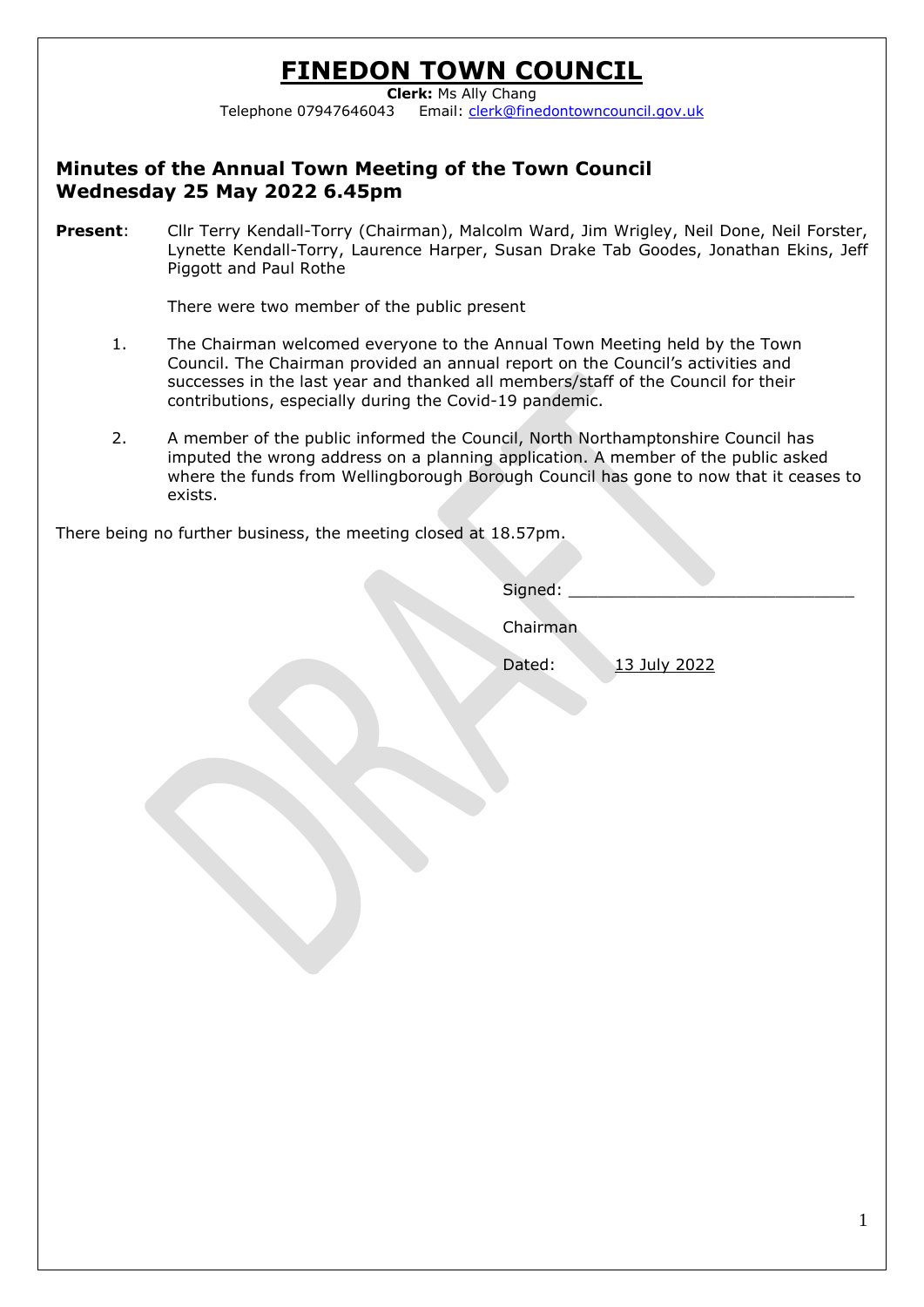# **FINEDON TOWN COUNCIL**

**Clerk:** Ms Ally Chang Telephone 07947646043 Email: [clerk@finedontowncouncil.gov.uk](mailto:clerk@finedontowncouncil.gov.uk)

## **Minutes of the Annual Meeting of the Town Council – 1467 Wednesday 25 May 2022 7.00pm**

**Present**: Cllr Terry Kendall-Torry(Chairman), Malcolm Ward, Jim Wrigley, Neil Done, Neil Forster, Lynette Kendall-Torry, Laurence Harper, Susan Drake Tab Goodes, Jonathan Ekins, Jeff Piggott and Paul Rothe

There were two members of the public present

- 1/22-23 Cllr Terry Kendall-Torry was appointed as Chairman following a vote and Cllr Neil Done was appointed as Vice-Chairman following a vote.
- 2/22-23 The Chairman and Vice-Chairman completed the Acceptance of Office forms in the presence of the Clerk.
- 3/22-23 Apologies for Absence were accepted from Cllr Andrew Weatherill
- 4/22-23 There were no declarations of interest under the Council's Code of Conduct
- 5/22-23 The Minutes of the Meetings of the Town Council Meeting held on Wednesday 20 April 2022 were confirmed as a true and accurate record and signed by the Chairman
- 6/22-23 No members of the public addressed the Council
- 7/22-23 The Council reviewed & adopted of the Standing Orders & Financial Regulations
- 8/22-23 The Council reviewed & adopted of the Code of Conduct
- 9/22-23 The Council reviewed & adopted of the Committees Terms of Reference. The following Cllrs were appointed:

Staffing Committee – Malcolm Ward, Sue Drake and Jonathan Ekins

Planning Committee – Terry Kendall-Torry, Jim Wrigley, Neil Done and Paul Rothe

10/22-23 The Council appointed members to the following Working Groups: Strategic Planning: Terry Kendall-Torry, Neil Done, Malcolm Ward, Sue Drakes, Jim Wrigley, Neil Forster

> Open Spaces: Neil Done (Lead), Laurence Harper, Lynette Kendall-Torry and Jeff Piggott. Community/Communications: Sue Drakes (Lead), Andrew Weatherill, Tab Goodes and Lynette Kendall-Torry.

Highways: Jim Wrigley (Lead) and Tab Goodes

Maintenance: Neil Forster (Lead) and Paul Rothe

GP Provision: Jim Wrigley (Lead)

11/22-23 The Council reappointed Cllr Jim Wrigley as the Police Liaison Representative

### 12/22-23 **Community Matters**

- **a)** Cllr Sue Drake updated the Council on the Queen's Jubilee celebrations and confirmed everything was in order, she thanked all those involved. Cllr Laurence Harper offered to attend First Aid training, Clerk to make enquiries.
- **b)** The Council reviewed and adopted the risk assessment for the funfair in Tainty Field for the Queen's Jubilee.
- **c)** The Council considered the request from Salvatores Restaurant for outdoor dining on the green and agreed to adjourn any decision making until the next meeting. Cllr Paul Rothe agreed to obtain advice and will update the Council thereafter.

#### 13/22-23 **Open Spaces**

- a) The Council considered the tenders for the ad-hoc maintenance worker and **resolved** to proceed with Clarendon Buildings Ltd.
- b) There was no further updates on the CCTV proposal.